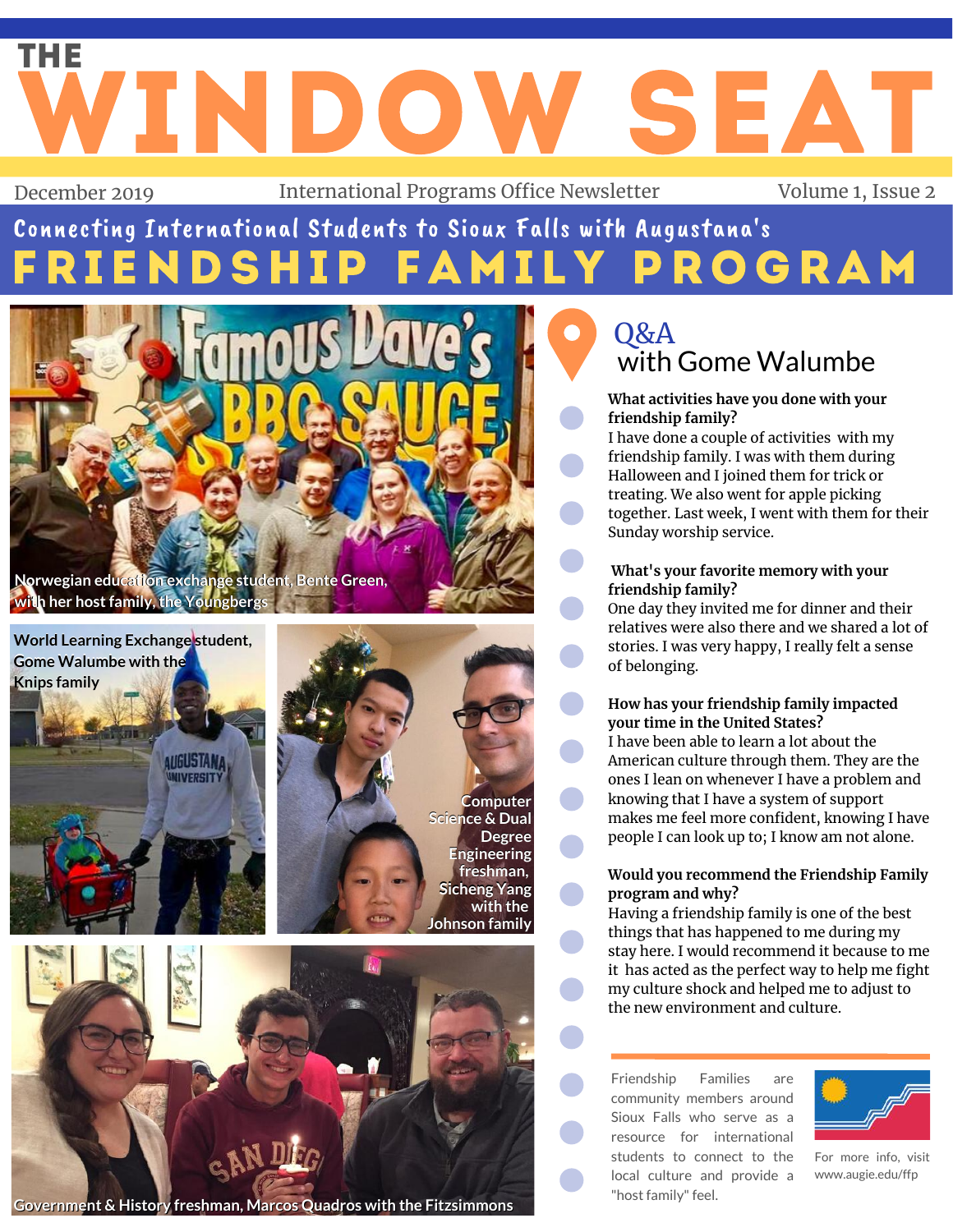### **Augustana Cultural Exchange (ACE) Ambassador Program** Applications Now Open

The Augustana Cultural Exchange (ACE) program is an exciting leadership opportunity for students interested in developing intercultural skills and establishing friendships with international students. The program is designed to help international students transition to the United States and to facilitate meaningful intercultural relationships. Ambassadors play an essential role in the successful integration of new international students at Augustana.

#### **For more information, go to [augie.edu/ace](http://augie.edu/ace)**

*Please note, it is NOT possible to be both an ACE Ambassador AND Viking Advisor or Viking Guide because of schedule conflicts. However, if you want to be involved with our international students throughout the school year, please complete the application so we can keep you on our invite list to join us when possible.*

# Pakistan

### Donate to Sri Ram Ashram

During the past ten-years, Augustana University has engaged, through the study abroad course; Dharma: Life, Religion and Sound in Contemporary India, with Professors; Sandra Looney, Janet Blank-Libra, Lindsay Twa, John Pennington, as well as over a hundred Augustana University students, with Sri Ram Ashram (literally translates to "home" in Hindi) in Haridwar, India. Sri Ram is an orphanage and school and is dedicated to providing a loving and supportive home to abandoned or neglected children in India. Each January Interim, the students and faculty from Augustana bring clothes and a financial gift to Sri Ram for their important mission and spend the day exploring the area and connecting with the children. There have been numerous Augustana students who have returned to Sri Ram Ashram to do research or service as part of a Civitas, Honors, or cumulative project.



**If you would like to explore Sri Ram further or donate you can access this link [https://sriramfoundation.org](https://sriramfoundation.org/) or give funds or clothes directly to John Pennington or Lindsay Twa**

continued on page 3



### Taha Afzal

### international Student Profile

I saw Augustana as the best school in South Dakota. The low faculty-student ratio, growing city of Sioux Falls, and the resources/opportunities available to the students really drove me to Augustana. They also offered me a decent scholarship so the value for the cost seemed worth it.

I was welcomed by Kirtana Kumar (ACE Ambassador) at Augustana and I remember she was really nice and kind to me and helped me move in, show me around. My VA, Luis Cruz, also welcomed me warmly. The orientation was really helpful to understand many things at Augustana including classes, work, etc. All the ACE Ambassadors were helpful, understanding, and welcoming. The sessions we attended helped to understand some cultural differences between Pakistan and the U.S. Going to the trip in general helped make connections

with international students on campus.

Being away from home makes you independent and helps you manage your time, academics, social life, and exposes you to so many different things for good you might not be exposed to. I would highly recommend to experience studying abroad. I would also add that you are representing your country and family, so it is very important to be focused on what you came to the US for.

Life on campus is great! I love my classes and professors. There are a bunch of activities on campus that are always fun to attend. In my free time, I am mostly working on my personal projects. I go to the events that Augie puts up and the clubs on campus organize. It is always fun to socialize, hangout with friends, and chill on the weekends.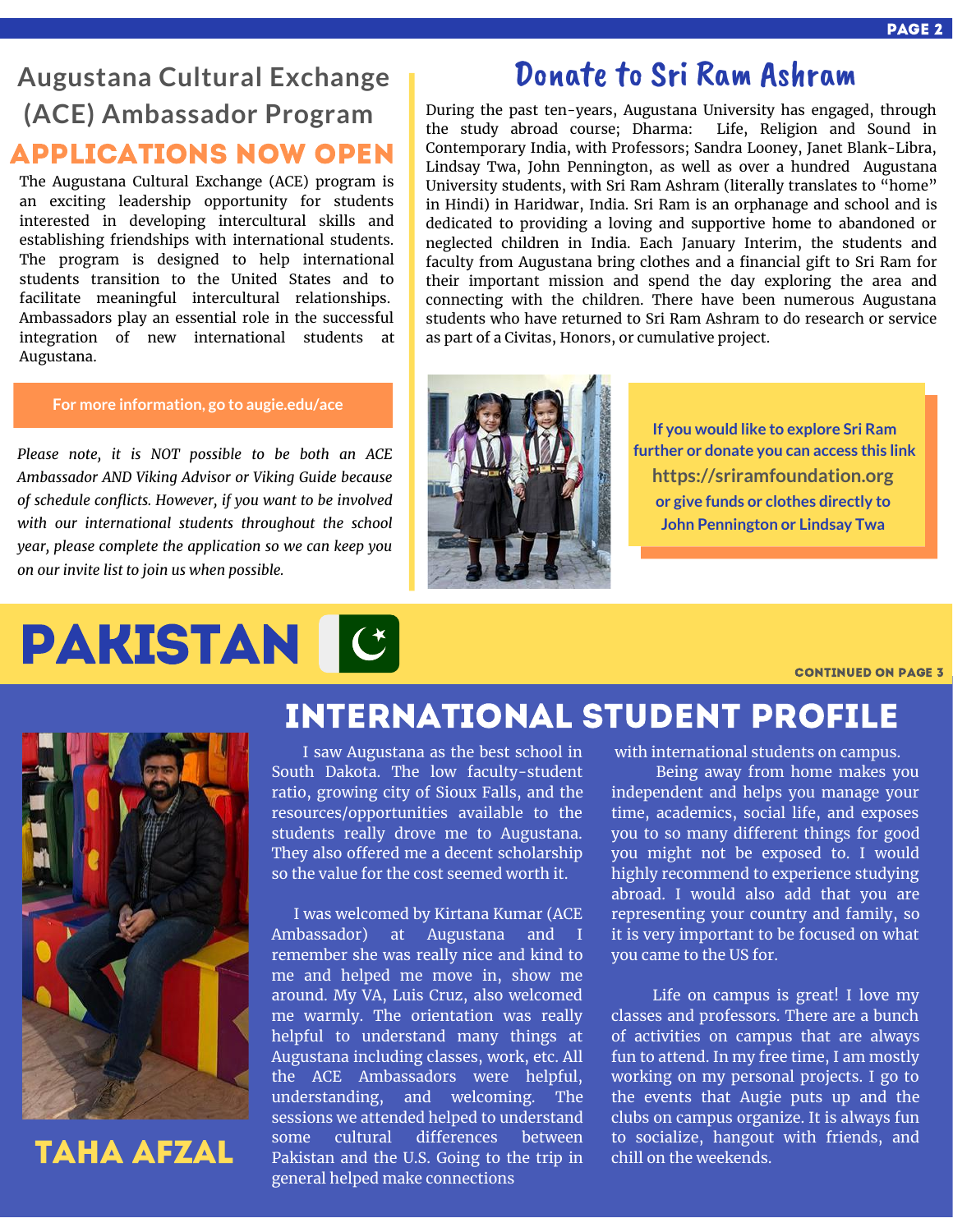I am involved in the Computer Science Club, Muslim Students Association, the Asian Students Organization, Augustana International Club, Better Together, and the Hult Prize club. I hold board positions in some of these clubs as well. The resources available at Augustana also helped me start a new eSports Club for gamers to come together, socialize, and play video games.

The IPO is one of the first resources that I utilized to settle in as they are very understanding of different cultures the students are coming from. The faculty, Student Success Center, and the networks you build in the community are always of support. They are especially helpful for international students and try their best to remove the barriers that we might face.

Transcript provided by Kolby Vander Woude

**Taha is a Computer Science/Software Engineering & Data Science double major from Karachi, Pakistan.**

## **GET TO KNOW THE IPO** Q&A with staff



Jessica Fauteck

**What's your position?** International Student Advisor

**How did you getinvolved atthe IPO?** Donn Grinager was my work study supervisor way back when I was an Augustana student. When I saw that there was an opening in the office, I was interested in a change from teaching.

**How long have you worked for the IPO?** I've worked here for 2 years in August.

#### **Where have you studied abroad?**

My first study abroad experience was in Russia in 1997. I went to St. Petersburg for 5 weeks in the summer to study language and culture. After that, I spent a semester in Granada, Spain, during my junior year of college in 1998. I also taught English as a foreign language in a Hungarian high school in 2003- 2004.

**What's your favorite place that you've visited?** Costa Rica. The country is so beautiful and the people are so friendly. I'd love to take my kids back there.

**Whatis your favorite thing about your job?** Getting to know and work with fantastic students from all over the world. Although it isn't easy to travel these days, I still get to welcome them to Augustana, Sioux

**Why is international education important?**

Falls, and South Dakota.

Americans can sometimes be very inwardly focused. I believe it is important to learn more about the world and the people and cultures in it. This is especially true given the advancement of globalization; the far corners of the world aren't really that far away these days due to transportation and technology.



#### **What's your position?** IPO Student Worker.

W**hat's your major(s)?** Computer Information Systems and Business Administration, minoring in French.

**Post-grad plans?** Get a job and eventually go to grad school in Europe, and follow my studies in Information Systems.

**How did you getinvolved atthe IPO?** Came in as an international student to Augie and through my work study program.

**How long have you worked for the IPO?** 2 years and 4 months

**Where have you studied abroad?**

Never studied abroad or have I been studying abroad for the past 3 and a half years at Augie??

**What's your favorite place that you've visited?** London

**Whatis your favorite thing about your job?** Working with people and helping others.

**Why is international education important?** To spread culture and broaden people's knowledge of the world.

**Do you know any other languages?** French and Amharic